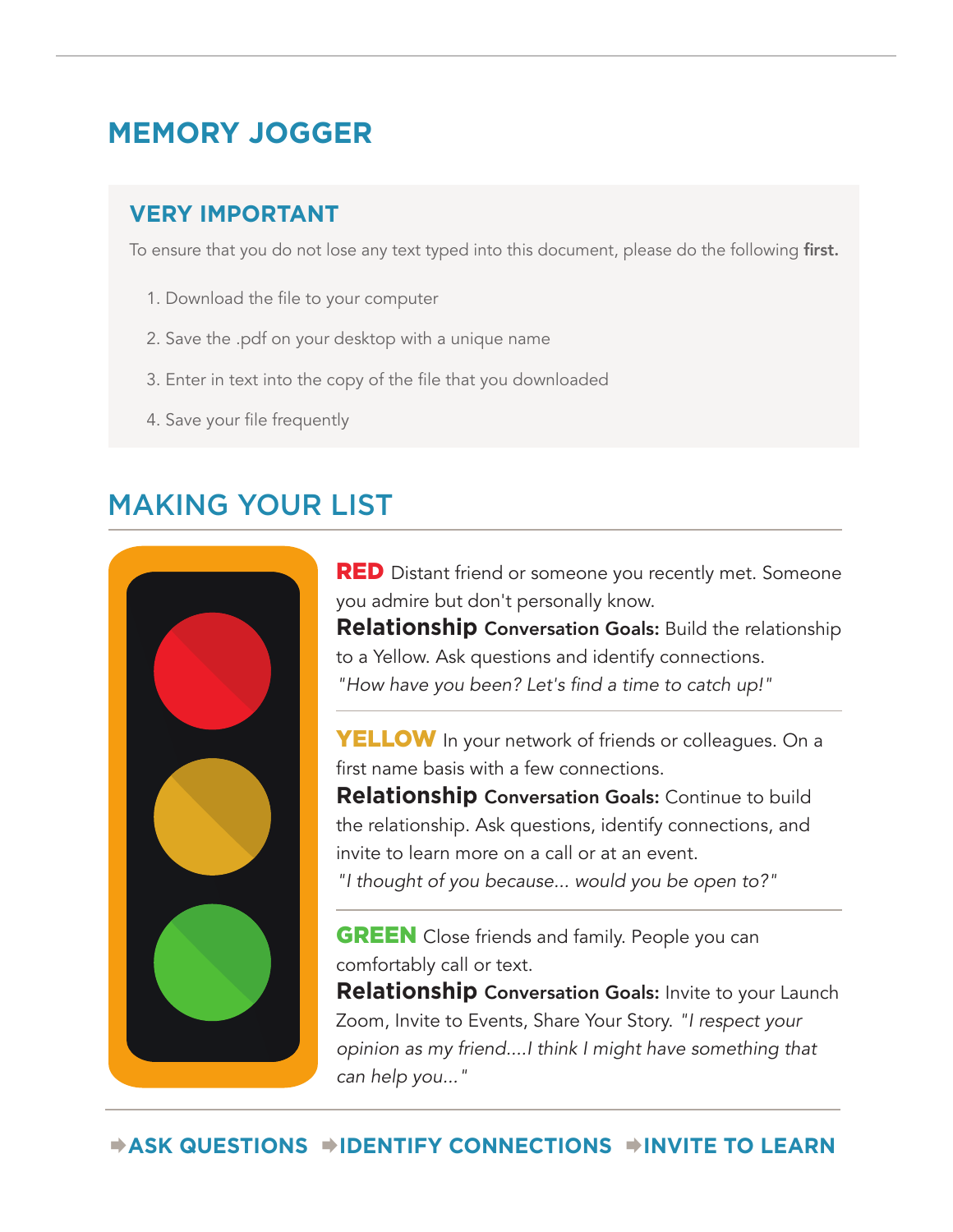|                  | Name | <b>Notes</b> |
|------------------|------|--------------|
| $\mathbf{1}$     |      |              |
| $\overline{c}$   |      |              |
| $\mathfrak{Z}$   |      |              |
| $\overline{4}$   |      |              |
| 5                |      |              |
| $\boldsymbol{6}$ |      |              |
| $\overline{7}$   |      |              |
| $\,8\,$          |      |              |
| $\mathcal{P}$    |      |              |
| $10\,$           |      |              |
| $11$             |      |              |
| 12               |      |              |
| $13$             |      |              |
| $14$             |      |              |
| $15\,$           |      |              |
| $16\,$           |      |              |
| $17\,$           |      |              |
| $18\,$           |      |              |
| 19               |      |              |
| $20\,$           |      |              |
| $21$             |      |              |
| 22               |      |              |
| 23               |      |              |
| 24               |      |              |
| $25\,$           |      |              |
| 26               |      |              |
| $27\,$           |      |              |
| $28\,$           |      |              |
| 29               |      |              |
| $30\,$           |      |              |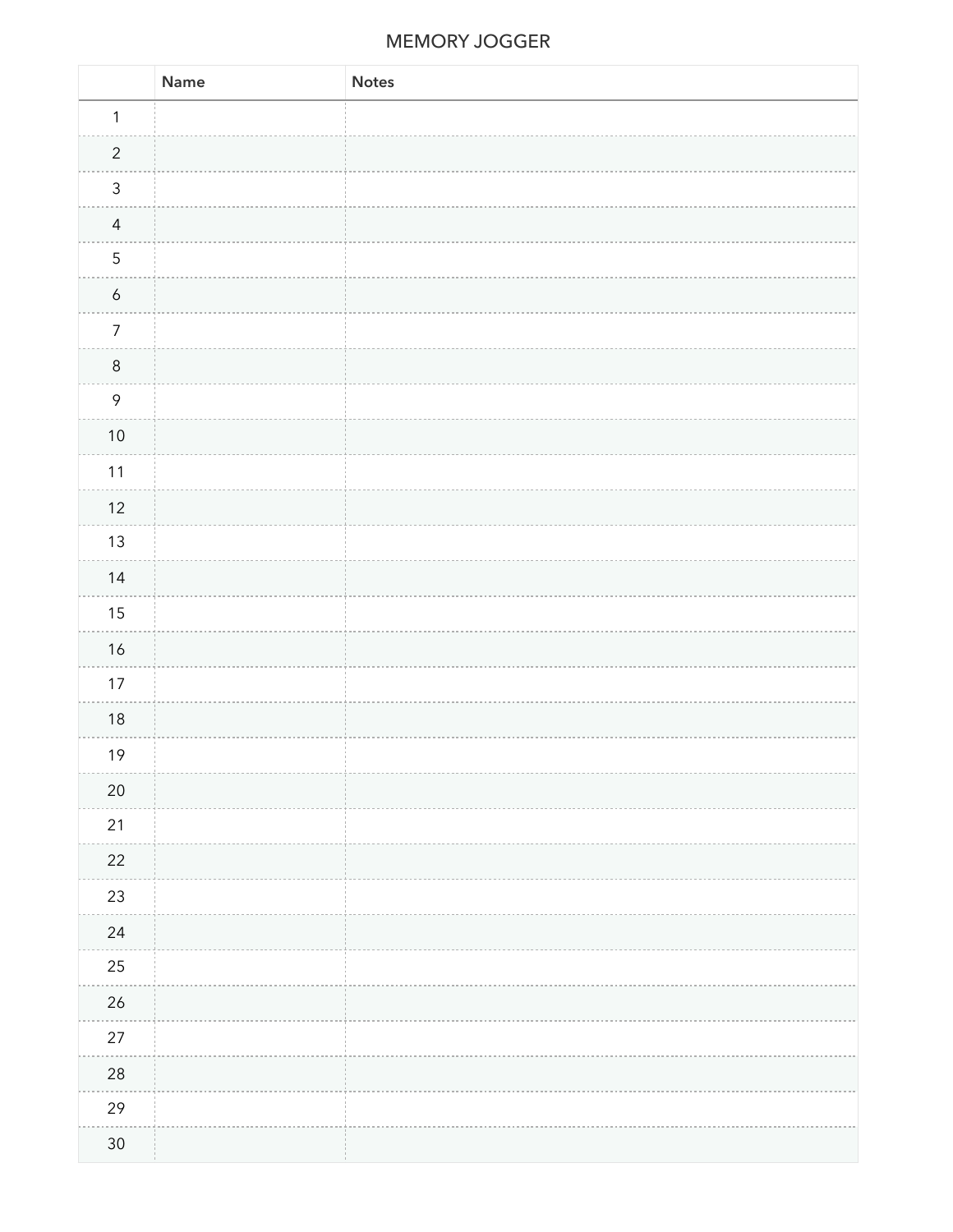|        | Name | <b>Notes</b> |
|--------|------|--------------|
| 31     |      |              |
| $32\,$ |      |              |
| $33\,$ |      |              |
| $34\,$ |      |              |
| $35\,$ |      |              |
| $36\,$ |      |              |
| $37\,$ |      |              |
| $38\,$ |      |              |
| 39     |      |              |
| $40\,$ |      |              |
| 41     |      |              |
| 42     |      |              |
| $43\,$ |      |              |
| 44     |      |              |
| $45\,$ |      |              |
| $46\,$ |      |              |
| 47     |      |              |
| $48\,$ |      |              |
| 49     |      |              |
| 50     |      |              |
| $51$   |      |              |
| 52     |      |              |
| 53     |      |              |
| 54     |      |              |
| 55     |      |              |
| 56     |      |              |
| 57     |      |              |
| 58     |      |              |
| 59     |      |              |
| $60\,$ |      |              |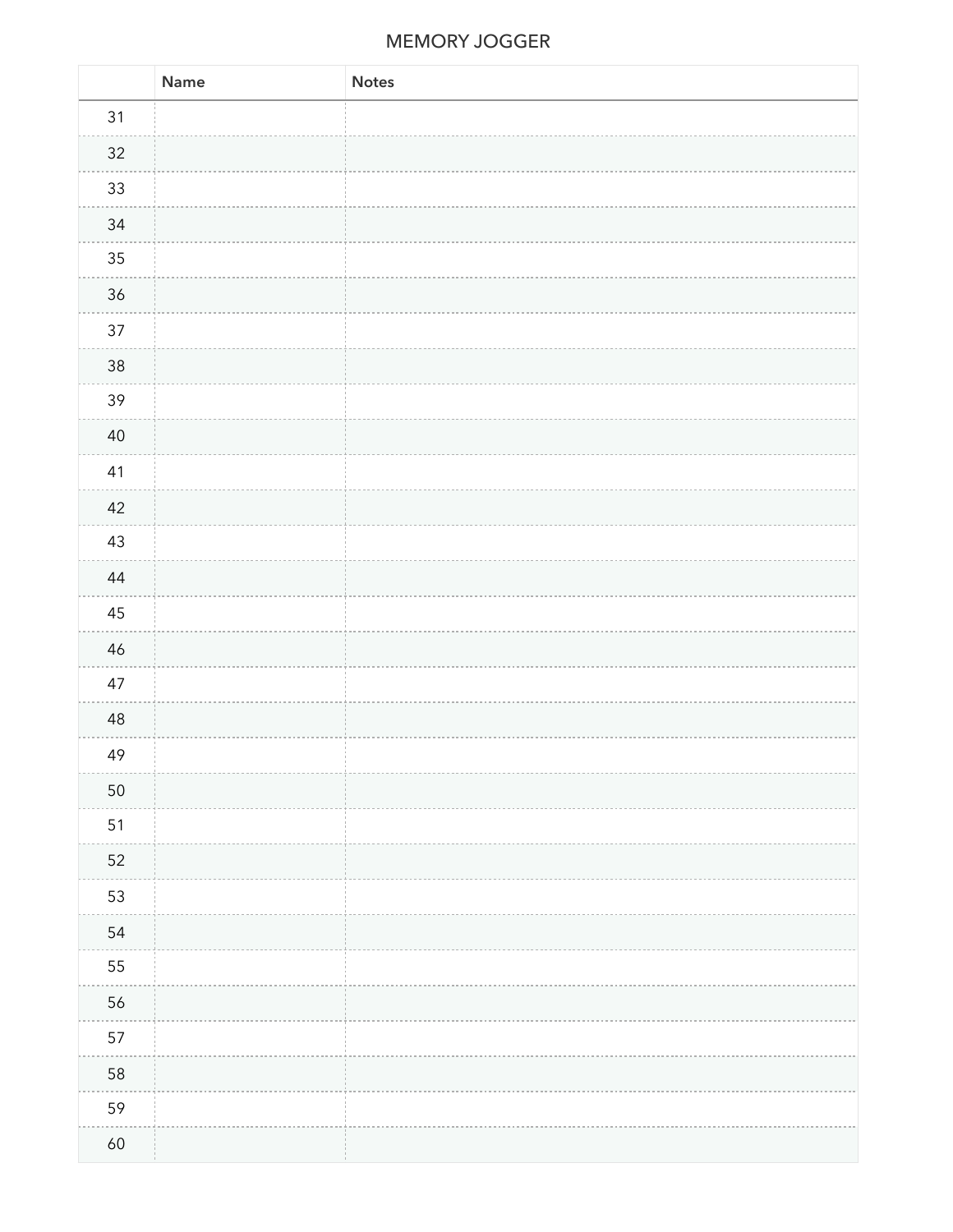|          | Name | Notes |
|----------|------|-------|
| 61       |      |       |
| $62\,$   |      |       |
| 63       |      |       |
| 64       |      |       |
| 65       |      |       |
| 66       |      |       |
| $67\,$   |      |       |
| 68       |      |       |
| 69       |      |       |
| $70\,$   |      |       |
| $71$     |      |       |
| $72\,$   |      |       |
| $73\,$   |      |       |
| $74\,$   |      |       |
| $75\,$   |      |       |
| 76       |      |       |
| $77\,$   |      |       |
| $78\,$   |      |       |
| 79       |      |       |
| $80\,$   |      |       |
| $81\,$   |      |       |
| 82       |      |       |
| 83       |      |       |
| 84       |      |       |
| 85       |      |       |
| 86       |      |       |
| $87\,$   |      |       |
| $\bf 88$ |      |       |
| 89       |      |       |
| $90\,$   |      |       |